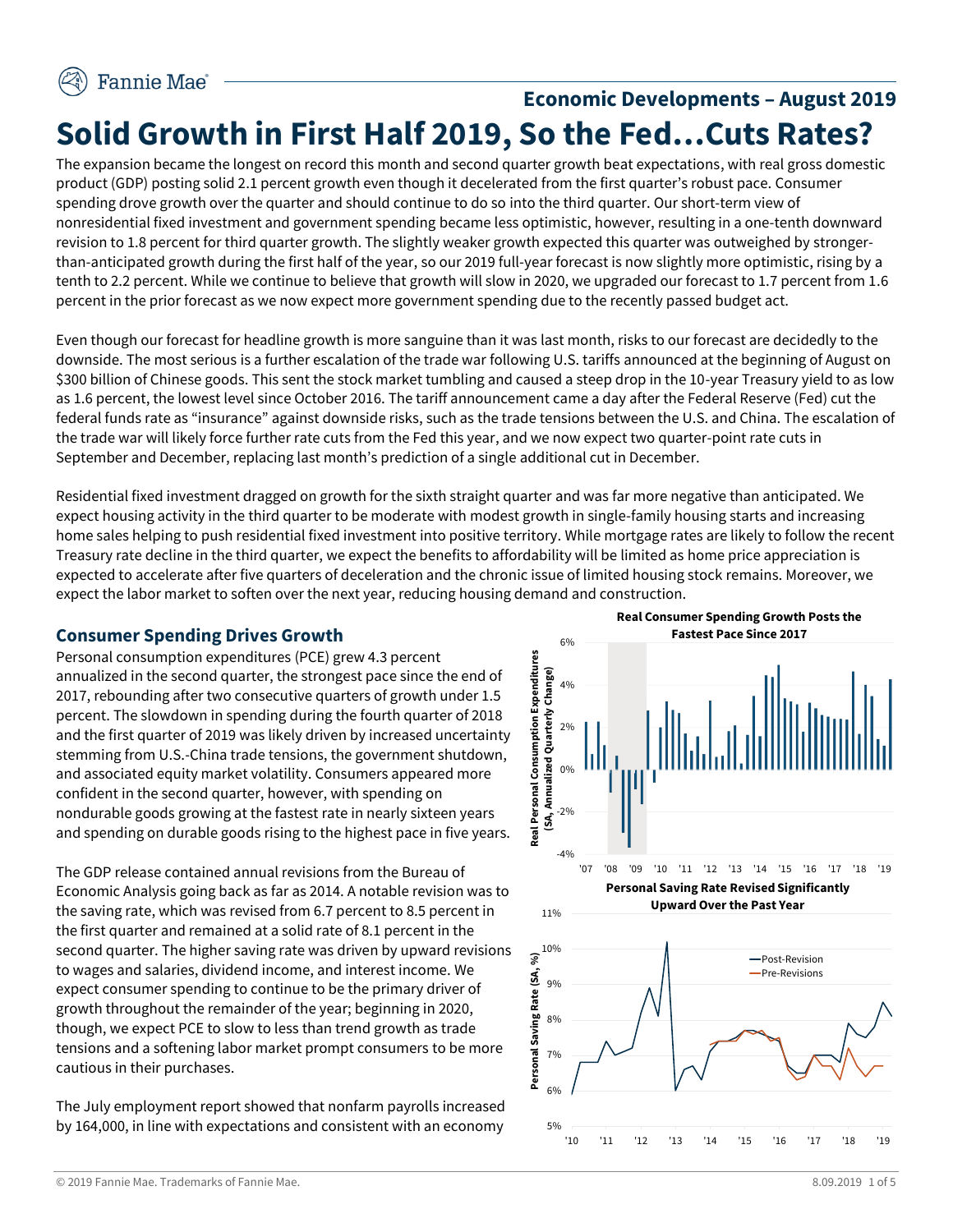that is gradually decelerating as the current expansion lengthens. Downward revisions in the prior two months helped push the 3 month average job gain to 140,000, the lowest level in nearly two years. Encouraging details included a slight acceleration in wage growth, a steady unemployment rate, and an uptick in the labor force participation rate; 370,000 households were added to the labor force last month, the largest gain this year, as households continue to return from the sidelines. The U-6, a broad measure of labor market slack, fell this month to its lowest level since the end of 2000, and the number of people working part time but who would prefer a full-time job fell to its lowest level since 2006.

We suspect that the number of workers "on the sidelines" is dwindling and we expect to see a slowdown in payroll growth through 2020. While job growth averaged 176,000 per month in the first half of this year, that should slow to around 107,000 per month in the second half of next year, causing the unemployment rate to increase to around 4.3 percent. We expect this softening of the labor market to slowly reduce consumer confidence and spending and limit the growth of residential investment.

# **Equity Markets Rocked by Less Accommodative Fed Rhetoric and Escalation of Trade Tensions**

A significant equity market correction would likely reduce consumer spending by eroding household wealth and consumer confidence. After being spurred to all-time highs by the strong second quarter GDP report, financial markets stumbled in early August after the Federal Open Market Committee (FOMC) announced the Fed would cut the federal funds target rate by only a quarter point to 2.00-2.25 percent and conclude the reduction in its balance sheet in August, two months earlier than previously indicated. During the post-meeting press conference Chairman Powell emphasized that the outlook for the economy remained favorable with a solid labor market and strong consumer spending. Therefore, he framed the first rate cut since 2008



**Stock Market Falters After Rate Cut** 

as insurance "against downside risks from weak global growth and trade policy uncertainty" as well as to help boost inflation closer to the 2.0 percent target. Powell described the rate reduction as a "mid-cycle adjustment to policy" and made clear that this action should not be interpreted as guaranteeing the start of a sustained easing period. Investors, who had expected a continued "dovish" tone leading to further cuts later this year, took Powell's statement instead as a more "hawkish" stance; after the announcement the S&P 500 closed down 1.2 percent and the U.S. dollar reached a two-year high.

A day after the FOMC meeting, the U.S. administration announced a 10 percent tariff on the \$300 billion of Chinese imports that had previously been levy-free, to take effect on September 1. These tariffs include more consumer goods than previous rounds, so there could be a larger effect on consumer sentiment, consumption, and inflation. Unsurprisingly, the shock hit equity markets hard with most indices falling around 4 percent in the week following the announcement. China's retaliation came swiftly, primarily in the form of currency devaluation when the central bank allowed the renminbi (official Chinese currency) to fall more than two percent in just three days, to the lowest level since the Great Recession. Additionally, China halted all purchases of American agricultural products. Markets stabilized and improved marginally when China took steps to contain the yuan's slide and issued a public statement denying the use of the "exchange



rate as a tool to deal with trade disputes." While the U.S. still plans to host a Chinese trade delegation in September, we believe the achievement of a meaningful deal will be delayed until at least late 2020, close to the next presidential election.

The rate cut and escalation of trade tensions sparked a global reaction, with central banks in India, New Zealand, and Thailand lowering rates in early August and Brazil and South Korea suggesting similar moves to come. Geopolitical uncertainty was also exacerbated by the mass strike in Hong Kong, the election of Boris Johnson (a Conservative working to leave the E.U. as quickly as possible even if that means a "no-deal Brexit") as the UK Prime Minister, the U.K.'s GDP contracting in the second quarter for the first time since 2012, and the E.U.'s clash with Italy over its ever-increasing debt. Despite solid domestic economic data so far this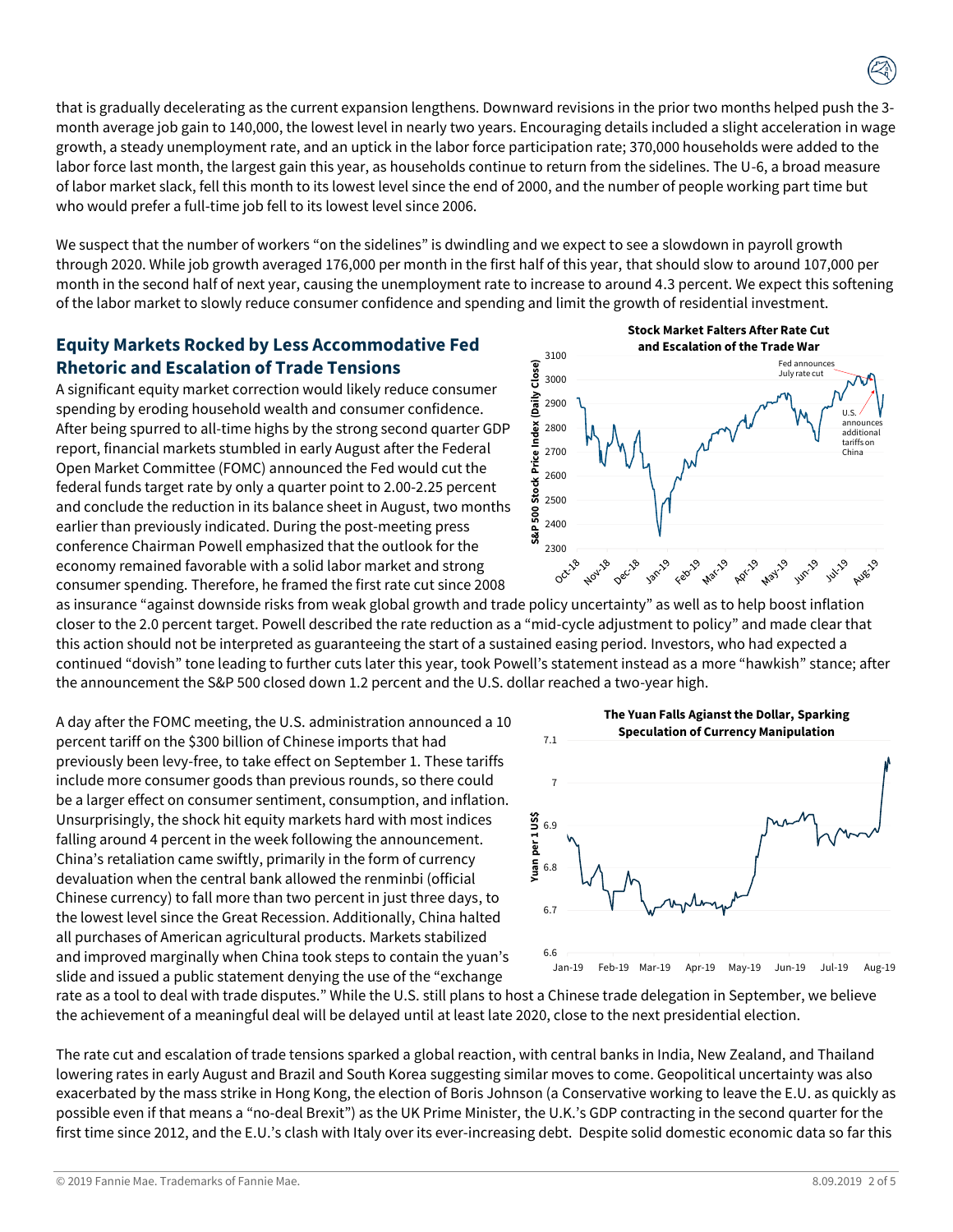year, increased uncertainties surrounding the trade war, its potential effects on business and consumer sentiment, and geopolitical risks abroad lead us to believe the Fed will cut rates in September and again in December before pausing in 2020.

One justification for upcoming rate cuts cited by the Fed is to stimulate inflation, which has consistently averaged less than the Fed's 2.0 percent symmetric target. In June the PCE deflator, the Fed's preferred measure of inflation, grew 1.4 percent year-overyear, the second slowest pace of growth since the 2016 presidential election. Core PCE inflation (excluding volatile food and energy prices) accelerated slightly but remained well below target. The traditional Fed view is that a lower federal funds rate will increase demand for goods and services, thus boosting prices and spurring inflation. In a global environment where more than \$14 trillion of sovereign debt is earning negative interest rates, it remains to be seen whether this policy can be effective.

## **Muted Business Investment Expected, but Government Spending Picks Up**

The grounding of Boeing's 737 MAX aircraft has continued to drag on equipment spending, while trade wars, geopolitical tensions, and market volatility create an environment unconducive to business investment. Nonresidential fixed investment showed negative growth in the second quarter for the first time in three years, with a steep decline in structures investment. Investment in retail structures has been particularly weak, falling to the lowest level in eight years. For most of the past few years spending on warehouses partially offset the decline in retail investment, but over the past year warehouse investment has trended down for the first time in nearly a decade. We expect nonresidential fixed investment to be muted for the remainder of the year as businesses maintain caution in the face of an extraordinary set of challenges and uncertainties.





In contrast, government expenditures grew strongly in the second quarter, posting the largest contribution to GDP of the expansion. This owed mostly to a surge in federal nondefense spending; the government shutdown impacted federal government compensation levels during the final quarter of 2018 and the first quarter of this year and the surge in the second quarter reflects a return to normal operations. State and local spending remained elevated, but May and June brought a slowdown in state and local construction. After two quarters of solid growth, we expect that government consumption and investment will pull back this quarter but then come back strong in the final quarter of 2019 and the first half of 2020 due to the newly passed Bipartisan Budget Act of 2019. The bill increases limits for both defense and nondefense spending in fiscal years 2020 and 2021 and suspends the public debt limit through July 2021. This near-term fiscal stimulus resulted in a modest upward revision to our 2020 growth forecast, specifically in the first half of next year. As the stimulus fades, however, we expect growth to slow and the labor market to sputter.

# **Strong Housing Sentiment Does Little in the Face of Limited Supply**

Even while second quarter GDP growth was better than expected, housing activity fell 1.5 percent on an annualized basis and dragged on growth for the sixth consecutive quarter. After surging at the beginning of the year, single-family housing starts pulled back in the second quarter. This, combined with homebuilders' continued trend toward smaller homes, weighed on the total dollar value of singlefamily construction. Growth in single-family construction has declined over the past year, but deceleration was fastest at the end of 2018 and has eased over the past two quarters. Going forward, we project single-family construction spending to turn modestly positive as starts perk up during the latter half of this year. Multifamily construction was





the bright spot of the second quarter and the sole driver of an overall increase in housing starts but was not enough to counter single-family weakness, as multifamily starts contribute less to residential investment per unit. For more information on multifamily market conditions, please see the [August 2019 Multifamily Market Commentary.](http://www.fanniemae.com/resources/file/research/emma/pdf/MF_Market_Commentary_081519.pdf)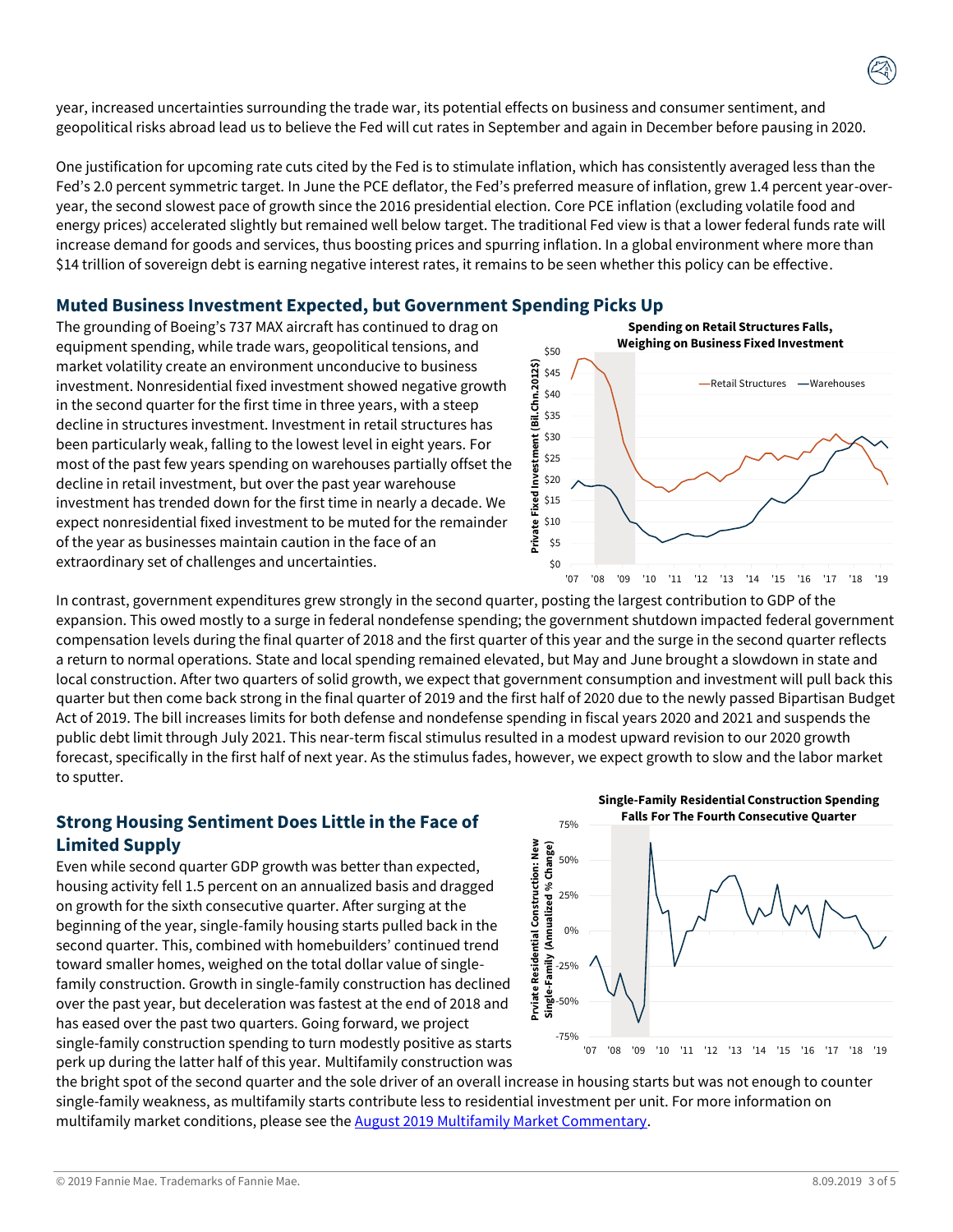Residential improvement spending also fell over the second quarter for the first time in a year. Major renovations often come shortly before or after a home sale, so improvements are highly correlated with total home sales and house price growth. Given our view of modestly rising home sales through the first quarter of 2020, we predict improvements spending will increase. During the second half of 2019 residential fixed investment should edge up into positive territory, modestly contributing to GDP growth as starts, broker commissions, and improvements spending begin to improve slightly.

Existing home sales rose over the second quarter, though they were somewhat weaker in June than expected. Signs point to a strong pace of sales in July as the National Association of Realtors Pending Sales Index jumped in June by 2.8 percent. Pending sales tend to lead closings by about 45 days. In addition, the Fannie Mae Home [Purchase Sentiment Index®](https://www.fanniemae.com/portal/research-insights/surveys/national-housing-survey.html) hit a new survey high in July, suggesting strong buying interest. Despite positive sentiment and a continued decline in mortgage rates over the month, purchase mortgage applications have declined in every week since mid-July. The likely cause of this decline is the persistent issue of limited housing supply, which restricts the potential for a sustained growth in home sales. On a year-over-year basis inventories of existing homes for sale, which rose steadily over the past year, were unchanged in June, tying the lowest level seen in any June since the series began in 2000. While we believe home sales will improve in the third quarter, we modestly revised downward our forecast for existing home sales over the remainder of the year, and we now expect an annual decline of 0.1 percent in contrast to our previous forecast of a modest increase of 0.2 percent.



While new home sales improved in June, large downward revisions were made to the period between March and May. This overall lower path of new sales suggests homebuilders did not draw down inventories during the first half of the year as much as we previously believed and thus have larger inventories of homes already started. Given this new information we slightly increased our forecasted pace of new home sales over the second half of the year while also lowering our forecast for single-family housing starts due to builders being able to draw on this larger supply. Still, we expect modest growth in starts going forward. Building permits, which tend to be less volatile than starts, have edged up for two consecutive months, and the number of new homes sold that have yet to be started surged at the end of the second quarter to the highest level since November 2017, suggesting that builders will soon have to increase the pace of starts.

With the pace of home sales over the first half of the year significantly slower compared to 2018, it was no surprise that the Census Bureau's Housing Vacancy Survey (HVS) showed a second consecutive quarterly decline in the homeownership rate, to the lowest level since the end of 2017. The pace of owner-occupied household growth decelerated sharply, while the pace of renter-occupied households accelerated for the second straight quarter to the fastest pace in nearly three years. Prior to this year, rental occupied units had declined in six of the prior seven quarters. The survey also showed the rental vacancy rate tick down to 6.8 percent in the second quarter, just above the expansion low, which is supportive of continued strength in multifamily construction, though we do not expect the impressive pace observed in the second quarter to endure.